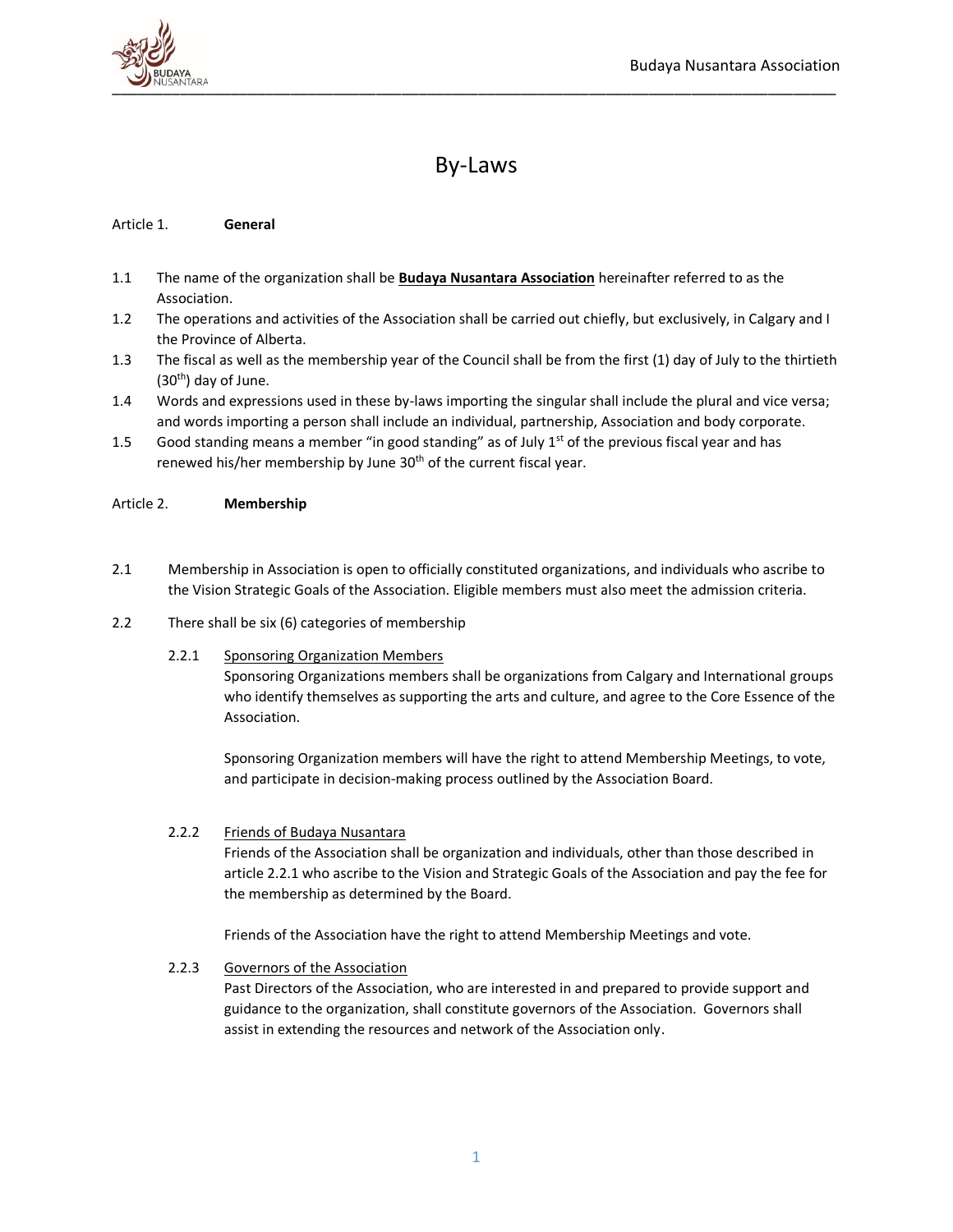

# **Types of Memberships**

# 2.2.4 Family Membership

Immediate family living within a single dwelling. Other related persons within the same dwelling would be considered a separate membership.

# 2.2.5 Single Membership

- 2.2.5.1 Individual that is a minimum of (18) eighteen years of age.
- 2.2.5.2 Single parent (including any dependent children under the age of (18) eighteen, unless registered as a student.)

# 2.2.6 Life Membership

- 2.2.6.1 A member in good standing who pays a membership fee as designated by the Board.
- 2.2.6.2. A member in good standing who has served on the Board for a cumulative minimum of (5) years.
- 2.2.6.3. A member in good standing who has made a special contribution or extended volunteer service to the Association as recommended by the Board of Directors.

# 2.3 Membership Admissions Criteria

- 2.3.1 Any organization or person seeking t become a member of the Association must be nominated by two (2) members in good standing for recommendation for admission by the Board.
- 2.3.2 The Board of the Association at its next scheduled meeting must decide upon membership applications.
- 2.3.3. Board Directors who are not currently members at the time of their appointment shall become members as soon as possible after their appointment via the criteria as indicated in article.2.3.1

# 2.4 Membership Fee

- 2.4.1. Sponsoring Organization Membership fee shall be based on the proposed activities and determined by the Association Board.
- 2.4.2 The fee structure for Friends of the Association , Family and Single Membership shall be determined from time to time, the Association and brought to the membership for approval at the next Annual General Meeting.
- 2.4.3 Membership is renewable annually. Failure to renew the membership by  $30<sup>th</sup>$  of June as indicated article 1.5 will result in the automatic lapse of membership.

# Article 3 **Withdrawal and Expulsion**

Any member wishing to withdraw from membership may do so upon a notice in writing to the Board through its Secretary. Any member may be expelled from membership, upon a majority vote of Board of Directors and Committee Chairs in good standing of the society, for any cause, which the society my deem reasonable.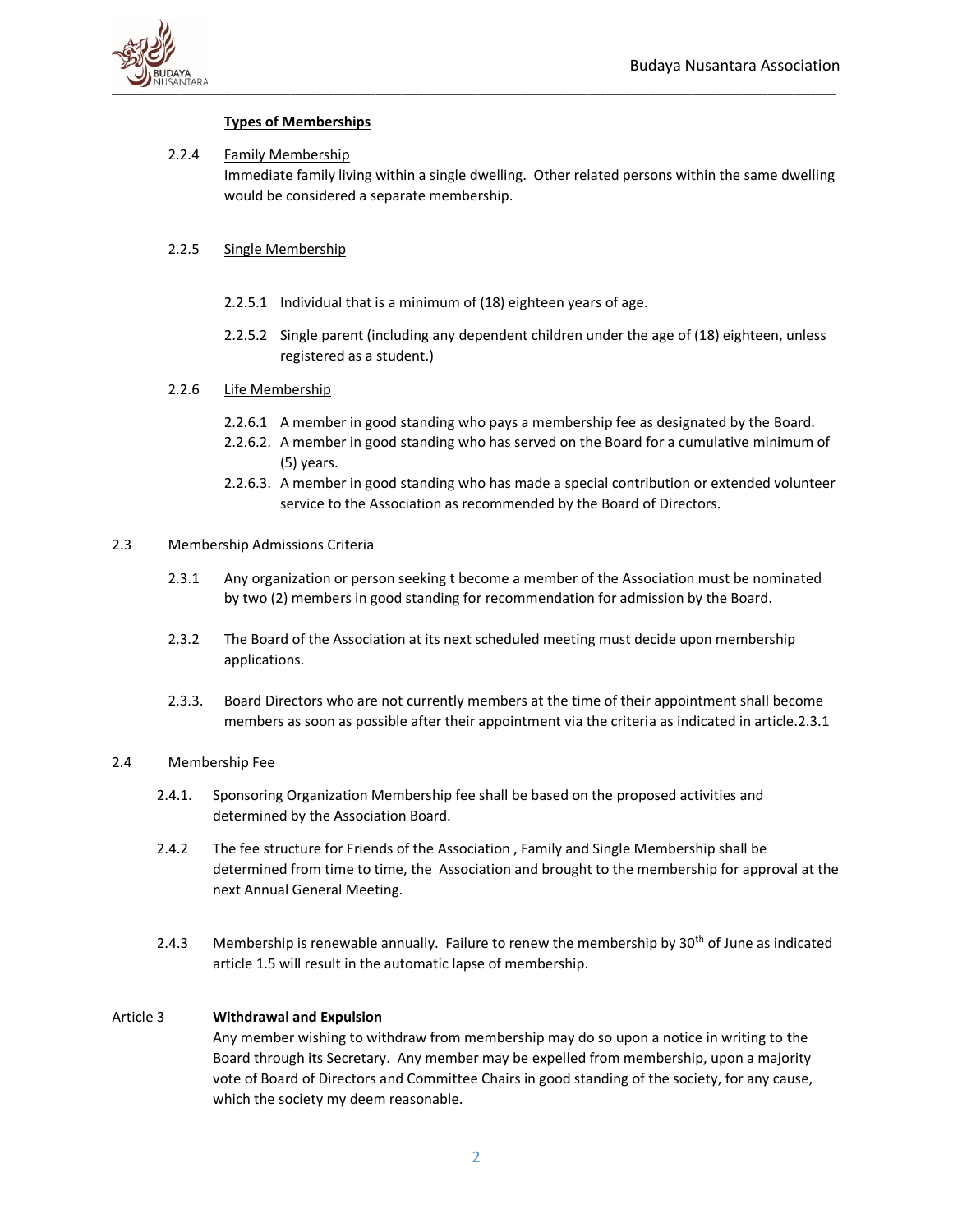

- 3.1 During the two (2) month grace period, membership privileges, other than the newsletter will be denied, until the membership fees are paid in full. This restriction will also apply to Association functions where the non-member entrance rate will apply until membership is renewed within that (2) two month grace period.
- 3.2 After the expiration of the (2) two month grace period, the past-member would be considered a new member if they wish to join the Association again.
- 3.3 Such individuals shall be notified of the complaint against them, and have the opportunity to be heard by the Board at a meeting duly called for that purpose. Such notification shall be in writing and hand delivered or sent by registered mail at least (14) fourteen days in advance of the meeting.

# 4. **Board of Directors**

An elected Board of Directors (two year term), **subject to the by-laws or directions given it by majority vote of Members at any meeting properly called and constituted,** shall govern the activities and affairs of the Association. The Board shall consist of a maximum of seven (7) Directors and minimum of five (5). A maximum of one (1) shall be from the Sponsoring Organizations (when able to fill the role for a two year term) with the rest of the Board comprised of individuals with no affiliation to the Sponsoring Organization.

- 4.1 Appointment of Directors Directors may be appointed to the Board at the Annual General Meeting or at a Special Meeting called for that purpose as per article 6.1.3
- 4.2 Executive Committee of the Board The Board shall elect the Executive Committee of the Board on an annual basis at the first Board meeting taking place after the Annual General Meeting.
	- 4.2.1 The Executive Committee of the Board of Directors shall comprise of the President, Vice-President, Secretary and the Treasurer.
	- 4.2.2 In the event of any vacancy occurring on the Executive Committee during a term period, the Board shall elect from among the current directors to fill the same, until the next Annual General Meeting.
- 4.3 Term

Directors shall serve a term of two (2) years to a maximum of three (3) consecutive terms. Timing of Board terms shall be such that turnover of the Board in any given year shall not exceed 50% of the Board membership.

Directors shall serve as a Committee Member for a minimum of one (1) year prior to eligibility for elected officers.

Board members may also be appointed periodically for terms of 1 or 3 years in order to fill board vacancies or to ensure that the turnover is not exceeded in any given year.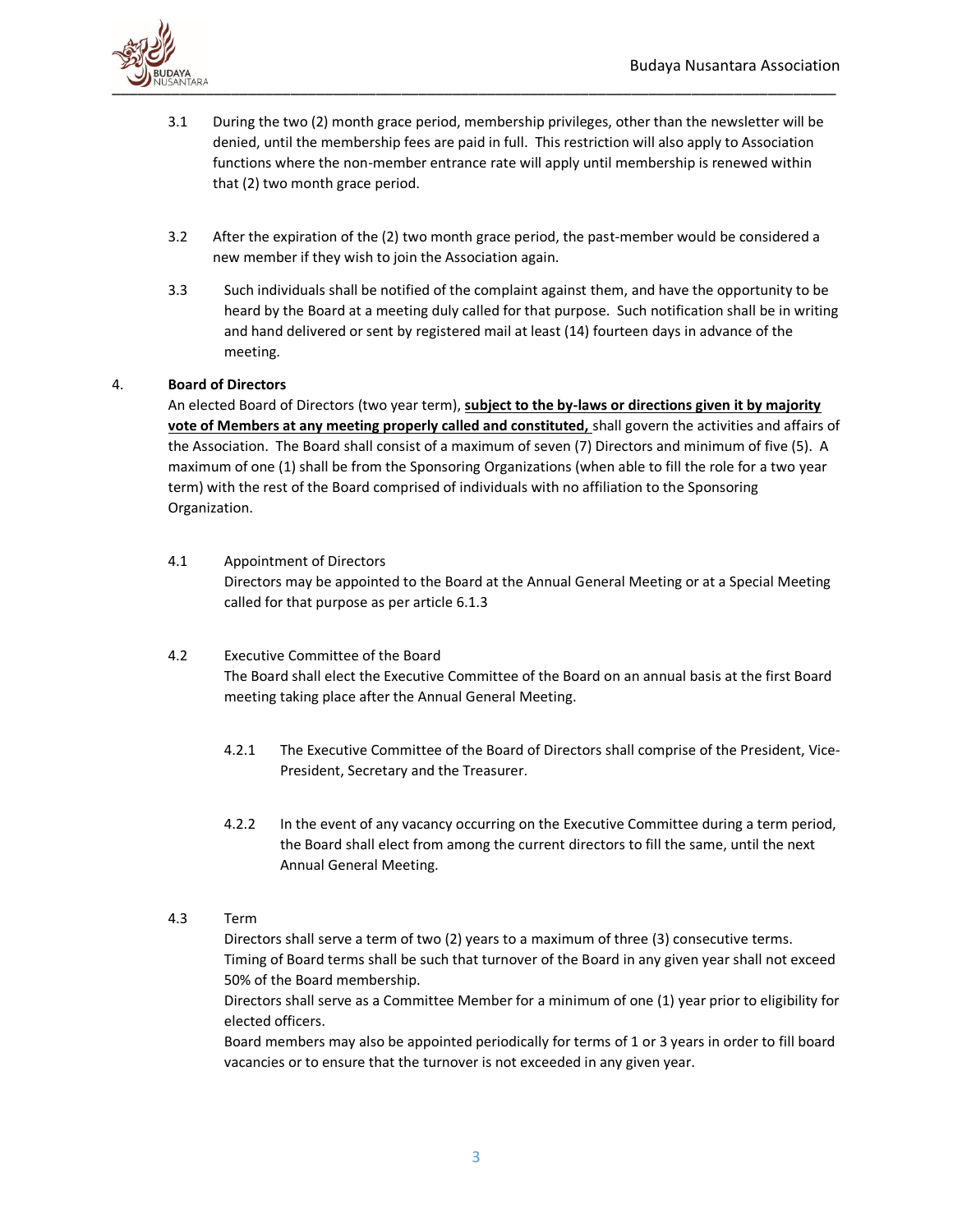

# 4.4 Payment to Directors

Unless authorized at any meeting and after notice for same shall have been given, no officer or member of the Association shall receive any remuneration for his/her services.

# 4.5 Meeting of the Board

Meetings of the Board shall be held as often as may be required, but at least once every three months. Meetings shall be called by the President. To be deemed as duly constituted, the notice of meeting of the Board should be received by members of the Board by postal or electronic mail eight (8) days prior to the date of such a meeting. Notice shall include the date, time, place and business of the meeting.

# 4.6 Quorum

The quorum for the meetings of the Board shall be fifty percent (50%) of Directors plus one. Meetings may, however, be held without notice if a quorum of the Board is present, provided, however, that any business transacted at such a meeting shall be ratified at the next regularly called meeting of the Board, otherwise they shall be deemed null and void.

### Article 5. **Duties and Responsibilities of Executive Committee Members**

# 5.1 President

The President shall be the chief spokesperson of the Association, provide leadership and guidance to the Board and its member employees.

He/She shall preside over (Meeting Facilitator) the meetings of the Executive Committee, Board and Membership. He/she may be guided and advised by the Executive Committee in the performance of her or his duties.

He/she shall exercise all powers as are assigned to her or him under these by-laws and represent the Association as specifically authorized by the Board.

He/she shall be an ex-officio a member of all Committees.

# 5.2 Vice-President

The Vice-President shall assist the President in the performance of his/her duties (Meeting Gate keeper). He/she shall perform the duties of the President, in his/her absence or inability to act.

The Vice-President will oversee all matters pertaining to membership.

In the absence of both the President and the Vice-President, a chairperson may be elected by the meeting to preside thereat.

5.3 Secretary

It shall be the duty of the Secretary to attend all meetings of the Association and of the Board, and to keep accurate minutes, (Meeting Scribes )of the same. He/she shall have charge of the Seal of the society which seal whenever used shall be authenticated by the signature of the Secretary and the President, or, in the case of the death or inability of either to act, by the Vice-President.

In the absence of the Secretary, his/her duties shall be discharged by such officer as may be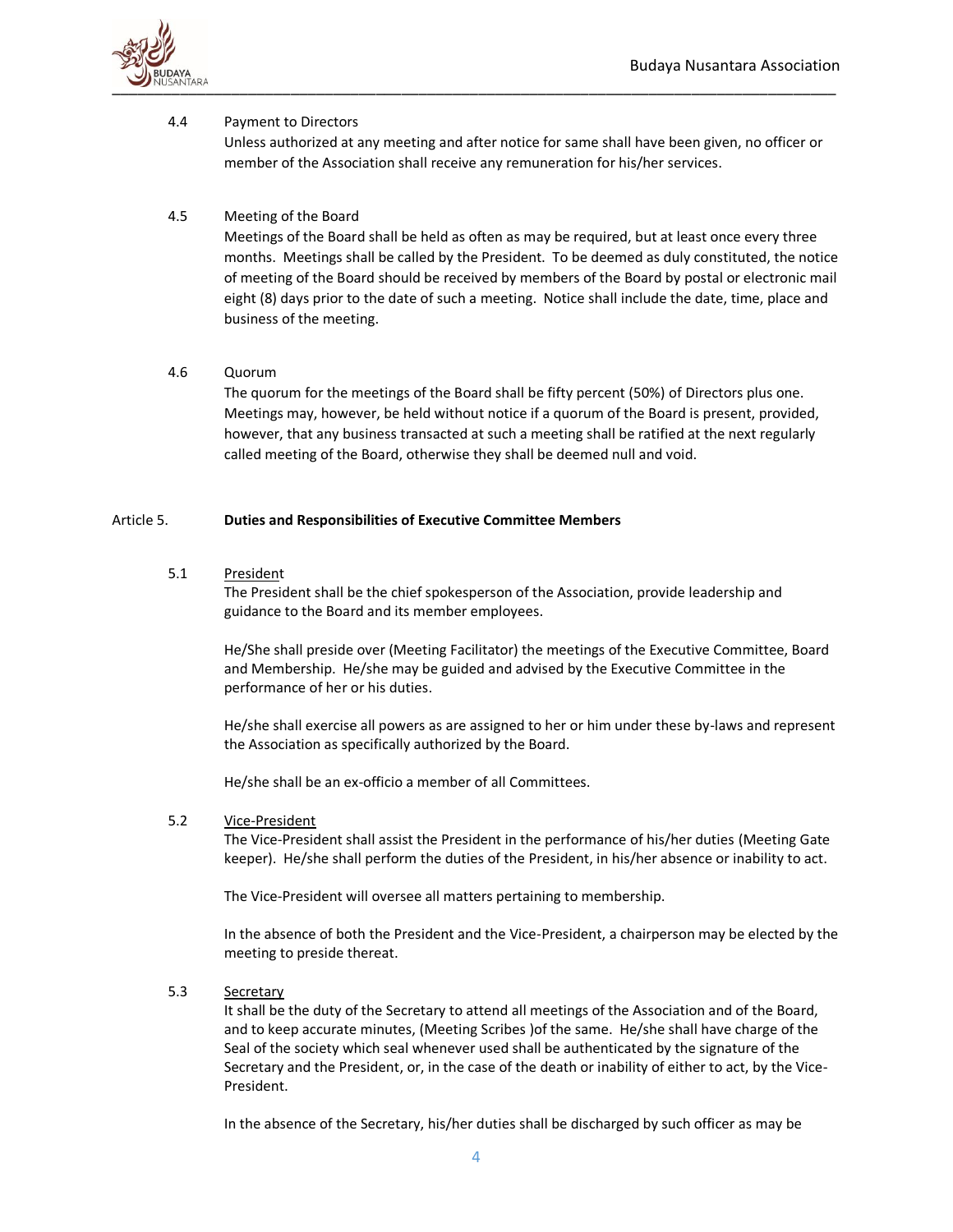

appointed by the Board. The Secretary shall have charge of all of the correspondence of the Association and be under the direction of the President of the Board. This shall include the keeping the formal minutes and all other forms of the official documentation current and intact for the business and reporting purposes of the organization.

The Secretary shall also keep a record of all the members of the Association and their addresses and send all notices of the various meetings as required.

# 5.4 Treasurer

The Treasurer shall receive all monies paid to the Association and shall be responsible for the deposit of same in whatever Bank, Trust Company, Credit Union or Treasury Branch the Board may order. He/she shall properly account for the funds of the Association and keep such books as may be directed. He/she shall present a full detailed account of receipts and disbursements to the Board whenever requested and shall prepare for submission to the Annual General Meeting a statement duly reviewed as hereinafter set forth of the financial position of the Association and submit a copy of the same to the Secretary for the records of the Association. The Treasurer shall also assist the President in her or his duties (Meeting Time Keeper).

The Treasurer shall submit a monthly statement at the Board of Directors meeting

#### 5.5 Past President

In order to maintain continuity, the immediate Past Chair shall be an ex-officio member of the Board and the Executives.

### 5.6 Removal of Directors

Any director or officer of the Association may be removed from office upon a majority vote of all members in good standing, for any cause which the Association my deem reasonable.

### Article 6. **Membership Meetings, Annual General Meeting and Elections**

### 6.1 Meetings

- 6.1.A All meetings to be held virtually or in person.
	- 6.1.1 Annual General Meeting

The Association shall hold an Annual General Meeting within 120 days of the end of the fiscal year. Notice of such meeting in writing to each member shall be delivered by postal or electronic mail, at least twenty one (21) days prior to the date of the meeting to the last known address.

# **At this meeting members in good standing shall elect and appoint Directors to the Association Board**

Candidates for directorship must be member in good standing of the Association. The directors so elected shall form a Board, and shall serve until their successors are elected and installed.

### 6.1.2 General Meetings

General Meetings of the Association may be called at any time by the Secretary upon the instructions of the President or Board by notice in writing to the last known postal or electronic address of each member, delivered at least twenty one(21) days prior to the date of such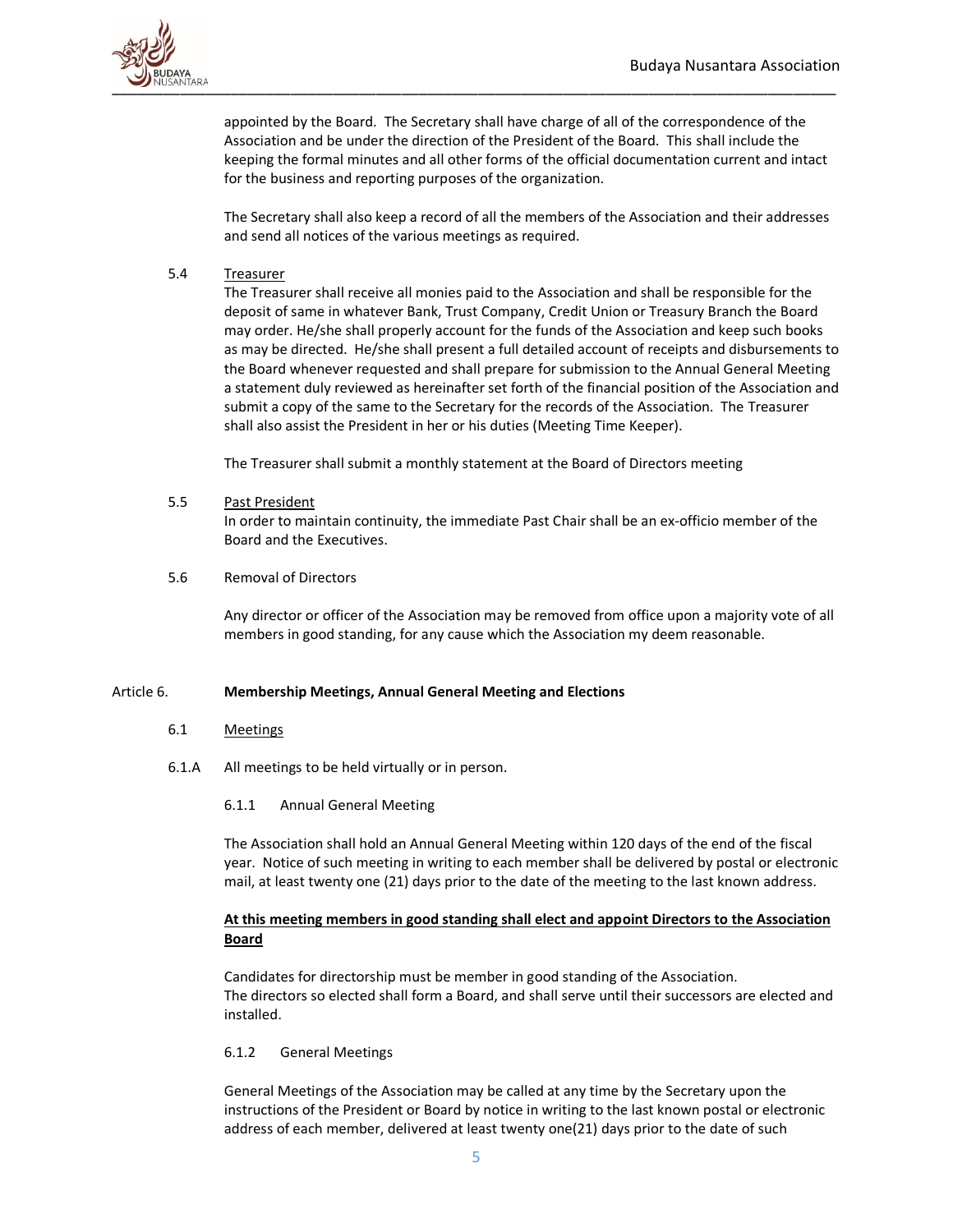

meeting.

# 6.1.3 Special Meetings at Large

A Special Meeting shall be called by the President or Secretary upon receipt by her/him of a petition signed by 51% of members in good standing, setting forth the reasons for calling such meeting. Such reasons shall be stated in the notice of meeting delivered in the mail to the last know postal or electronic address of each member eight days prior to the meeting.

Emergency Meeting shall be called by the President in lieu of an emergency situation where the issue need to be addressed within 24 hours.

6.1.4 Quorum at the Annual, General and Special Meetings

The quorum for the Annual General and Special meetings of the Association shall be 30% of members in good standing.

The quorum for an **Emergency Meeting** shall be fifty (50%) percent of the Board.

6.2 Elections

All members in good standing shall be eligible to vote at the Annual General Meeting and Membership Meetings and to stand for election to the Board.

6.3 Voting

Each voting member present at a meeting shall have the right to exercise one (1) vote. A member may, by means of a written proxy, appoint a proxy holder to attend and act at a specific meeting of members, in the manner and to the extent authorized by the proxy. A proxy holder must a member of the Association.

All voting, except for the election of the Board of the Association, shall be by show of hands, unless a majority of the members decide otherwise, and such decisions are not ultra-virus to the Constitution.

Elections to the Board at the Annual General Meeting shall be by a secret ballot.

All decisions at the General Meetings shall be by simple majority vote unless otherwise provided for in the by-laws.

Voters must eighteen (18) years of age or older.

Each member, sponsoring organization or individual, is entitled to one (1) vote. All secret balloting shall be supervised by two (2) scrutinizers, elected by members at a meeting.

# Article 7 **Banking and Use of Funds**

The activities of the Association shall be carried on without purposes of financial gain for its members; and any profits or other accretions to the Association will be used solely for the purposes of promoting and enhancing the Strategic Goals of the Association.

The President, Vice-President, Secretary and the Treasurer shall be authorized to sign all documents pertaining to all banking matters of the Association. Signatures of any two (2) of the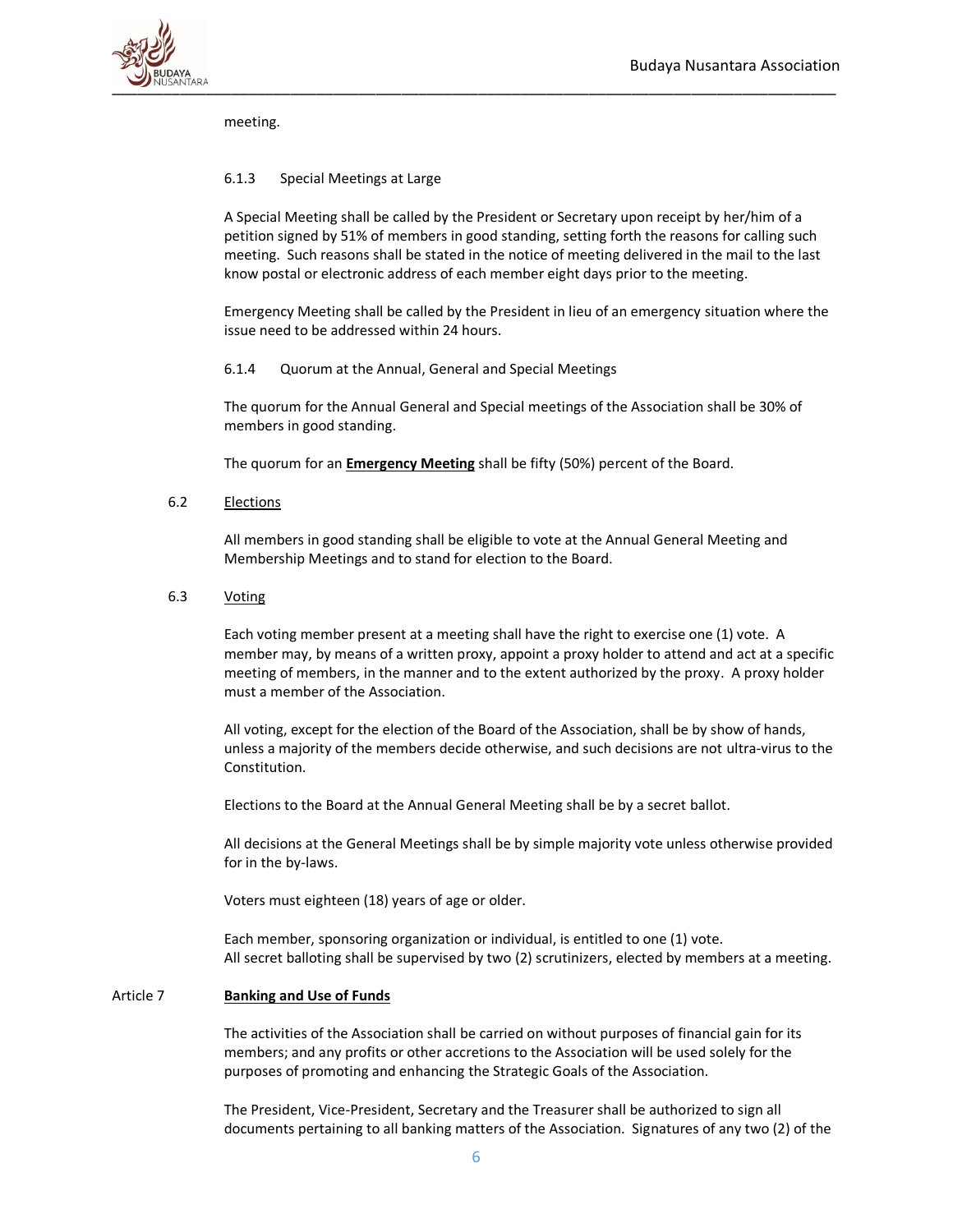

four (4) officers named herein shall be required on all such documents.

### Article 8 **Borrowing of Money**

For the purpose of carrying out the objects of the Association, the Executive Committee may, subject to a special resolution of the Association, borrow, raise or secure the payment of money upon the credit of the Association; mortgage, pledge, or otherwise create a security in all or any currently owned or subsequently acquired real or personal, movable or immovable, property of the Association including book debts, rights, powers, undertakings, to secure any such bonds, debentures, notes or other evidences of indebtedness or guarantee or any other present or future indebtedness, liability or obligation. Nothing in this section limits or restricts the borrowing of money by the Association, subject to a special resolution of the Association, on bills of exchange or promissory notes made, drawn, accepted or endorsed by or on behalf of the Association.

### Article 9 **Review of Financial Statements**

The books, accounts and records of the Association shall be reviewed at least once a year by a duly qualified accountant, other than the Treasurer or President, who are elected or appointed for that purpose at the Annual General Meeting of the Association in the year preceding the review.

Any member of the Association may inspect the books and records of the Association at any time upon giving reasonable notice and arranging a time satisfactory to the officer or officers having charge of the same. Each member of the Executive Committee shall at all times have access to such books and records.

### Article 10 **Publications**

All publication and or communication of the Association shall and must be approved by the Board designated body.

# Article 11 **Amendments**

The By-laws may be rescinded, altered or amended at the Annual General Meeting or General Meeting through a special resolution passed by a minimum of 75% of voting members in attendance.

### Article 12 **Rules of Order**

In the event of a situation arising not covered by these By-laws, parliamentary procedure shall apply, as regulated by Robert's Rules of Order.

### Article 13 **Dissolution of the Association**

In the event of dissolution of the Association, a special meeting of the members shall be called for that purpose. With a resolution duly passed by a specified majority as determined by the Board of Directors, all the Association's assets will be donated to a specified Canadian charitable organization.